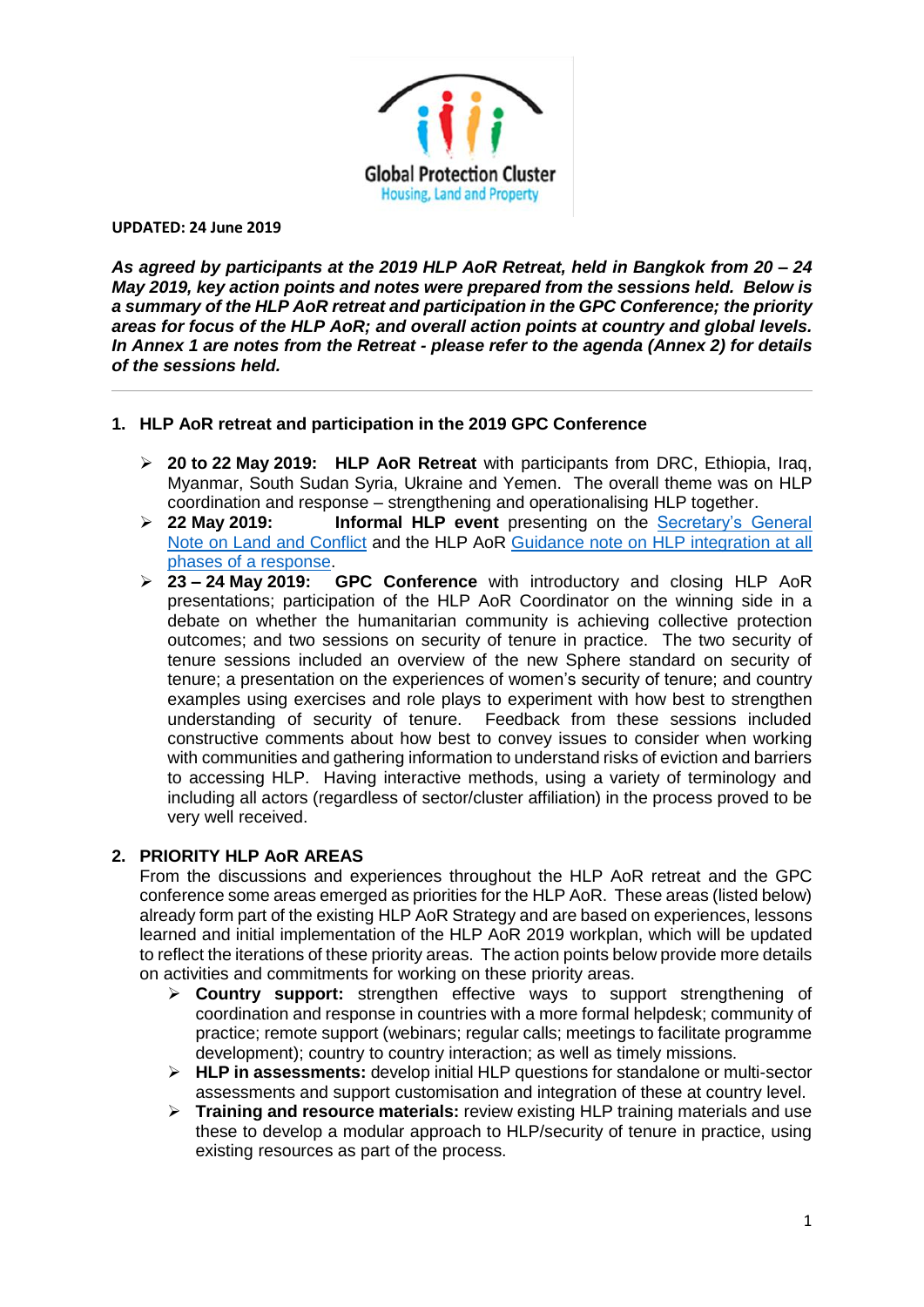

➢ **Communications and advocacy:** prepare a communications plan and accompanying advocacy and communications materials for all sectors on key HLP issues, including security of tenure; how to identify and analysis HLP risks; and build HLP response into any activity related to housing or land.

## **3. OVERALL ACTION POINTS**

**Global Level** – these are some main action points for the HLP AoR, which will be included in an updated version of the HLP AoR workplan.

| <b>ACTION POINT</b>                                                             | <b>FOCAL POINT</b>                                                          | <b>TIMELINE/Next steps</b>                                                                                                                                                                                     |
|---------------------------------------------------------------------------------|-----------------------------------------------------------------------------|----------------------------------------------------------------------------------------------------------------------------------------------------------------------------------------------------------------|
| Webinar on compensation for damage to<br>with country examples                  | Dalia, Jamila                                                               | Aim to hold in last quarter of 2019.                                                                                                                                                                           |
| Facilitate regular follow-up with countries                                     | Dalia                                                                       | Community of Practice - renewed Slack<br>trial                                                                                                                                                                 |
| Women's HLP - provide country support<br>and exchange of experiences            | Kirstie and team                                                            | Volunteers to support: Anne, Dalia,<br>Leeanne, Nicholas, Alison, Naomi, Jose,<br>Ombretta, Kirstie                                                                                                            |
| Helpdesk, connect with specialists/countries                                    | Dalia/Kirstie                                                               | Prepare list of Helpdesk Team and agree<br>on next steps together<br>Include WHLP expertise - experiences<br>from range of sectors, e.g. GBV, Shelter,<br>Livelihoods, Mine Action                             |
| Training Module Team - Security of Tenure<br>focus                              | <b>Training Module</b><br>Team: Leeanne,<br>Dalia, Ina, Jose,<br>Volodymyr  | Compile and review existing<br>resources.<br>Agree on priority modules.<br>$\bullet$<br>Roles/responsibilities for next steps.<br>$\bullet$<br>Include WHLP resources and<br>perspective for training modules. |
| <b>HLP as Service Provider</b>                                                  | Dalia                                                                       | Prepare list of services and include as<br>part of communications strategy                                                                                                                                     |
| Support on advocacy to donors / other<br>stakeholders (regarding due diligence) | Dalia                                                                       | Prepare initial messaging on Security<br>of Tenure/Due diligence.<br>Review process by HLP AoR<br>$\bullet$<br>colleagues.                                                                                     |
| HLP in assessments                                                              | <b>HLP</b> in<br><b>Assessments</b><br>Team: Jamila, Ina,<br>Leeanne, Dalia | Review initial questions with<br>$\bullet$<br>suggested input from retreat.<br>Agree on roles/responsibilities for<br>next steps.<br>Include WHLP questions with support<br>$\bullet$<br>from WHLP team.       |
| Key messages on WHLP in conflict/Women,<br>Peace and Security                   | Ombretta                                                                    | Develop initial messages presented at<br>retreat, based on discussions and<br>suggested input                                                                                                                  |
| Briefing notes on specific HLP topics (e.g.<br><b>STDM</b> for humanitarians)   | Jamila                                                                      | Plan next steps                                                                                                                                                                                                |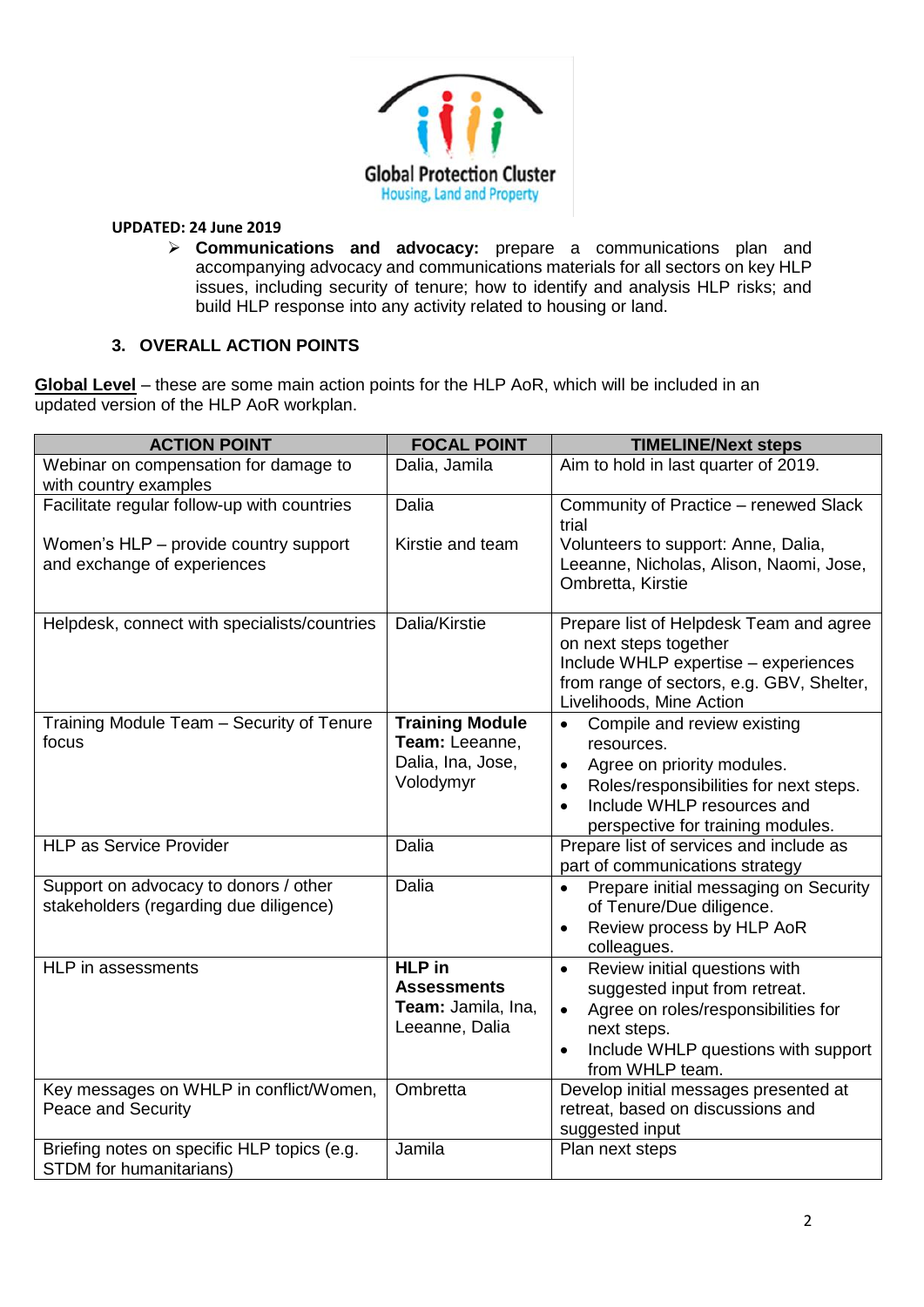

| Webinar - Resource Equity project                                | Kirstie                                                                                                        | Follow-up on Resource Equity project<br>(Starting with Women) presented at<br>retreat |
|------------------------------------------------------------------|----------------------------------------------------------------------------------------------------------------|---------------------------------------------------------------------------------------|
| WHLP community of practice $-$ including<br><b>WHLP</b> webinars | <b>Women's HLP</b><br>team: Kirstie,<br>Ombretta, Naomi,<br>Anne, Dalia,<br>Leeanne, Nicholas,<br>Alison, Jose | <b>SLACK</b> as a start                                                               |
| M and E indicators                                               | Jamila, Dalia                                                                                                  | Agree on next steps for 2019/2020                                                     |

**Country Level –** these are some main action points which colleagues committed to action at country level. These are based on a session held towards the end of the retreat and should be seen in light of the global level action points above.

| <b>ACTION POINT</b>                                                                        | <b>COUNTRY/FOCAL</b><br><b>POINT</b>                                                           | <b>TIMELINE</b>                                                                               |
|--------------------------------------------------------------------------------------------|------------------------------------------------------------------------------------------------|-----------------------------------------------------------------------------------------------|
| Be passionate about SLACK as a<br>community of practice                                    | All                                                                                            | Test over next 3 - 6 months                                                                   |
| Prepare guidance note/collate resources on<br>global examples of compensation              | Ukraine /<br>Volodymyr                                                                         | With support of global HLP colleagues.<br>Aim for last quarter of 2019.                       |
| Customise HLP Assessment questions -<br>for other clusters                                 | NW Syria / Ina                                                                                 | As part of HLP in Assessment team<br>activities                                               |
| Customise HLP assessment questions for<br><b>Shelter/NFI/Quick Action sector</b>           | Myanmar / Jose,<br>Alexa<br>Ethiopia/ Fethia,<br>Dagnachew<br>South Sudan,<br>Nicholas, Kavita | As part of HLP in Assessment team<br>activities                                               |
| Support natural disaster input into HLP<br>assessment question                             | ARC / Leeanne                                                                                  | As part of HLP in Assessment team<br>activities                                               |
| Develop shadowing opportunities on<br><b>HLP/Security of Tenure support</b><br>assignments | ARC / Leeanne                                                                                  | Global HLP AoR to support                                                                     |
| Revise basic training on restitution                                                       | Myanmar / Jose                                                                                 | Update HLP AoR on progress                                                                    |
| Prepare and implement due diligence<br>activities                                          | Ethiopia /<br>Dagnachew                                                                        | Global HLP AoR / Shelter Cluster can<br>support as necessary                                  |
| Review TWG membership                                                                      | Syria / Amelie                                                                                 |                                                                                               |
| Strengthen scenario-based training on due<br>diligence                                     | Syria /Amelie                                                                                  | Build on examples used at the Security<br>of Tenure in Practice sessions at GPC<br>Conference |
| Use country best practices regarding HLP                                                   | South Sudan /<br>Nicholas, Alison                                                              |                                                                                               |
| Develop care studies on polygamous<br>customary work                                       | Ethiopia /<br>Dagnachew                                                                        |                                                                                               |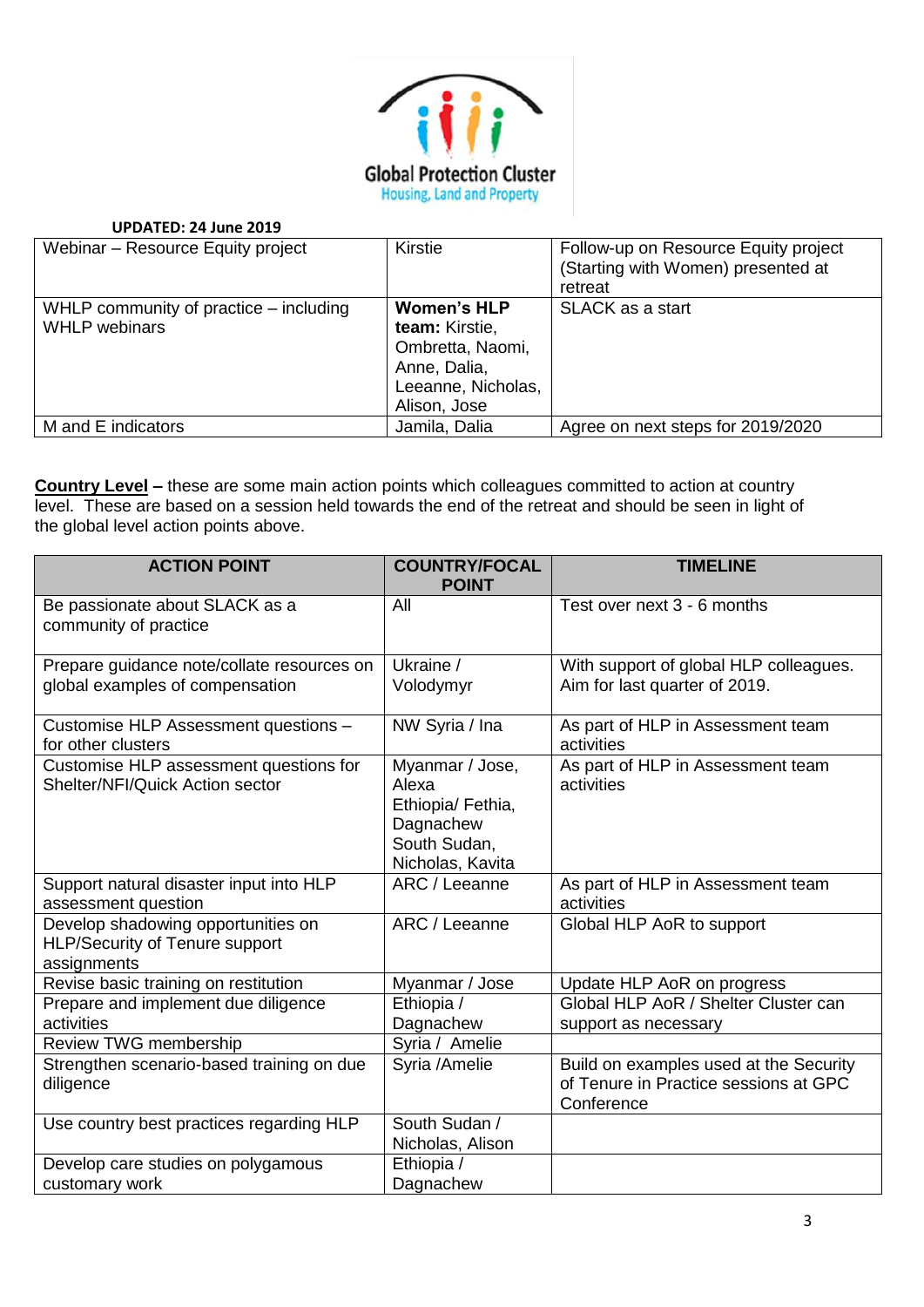

| UPDATED: 24 June 2019             |                |                                   |
|-----------------------------------|----------------|-----------------------------------|
| Add agreed input to draft HLP     | UNHCR / Jamila |                                   |
| questionnaire                     |                |                                   |
| <b>WHLP</b> project               | Myanmar / NRC  |                                   |
| Share tools on mapping damage and | UNHCR / Sahdia | Materials shared by Sahdia to be  |
| similar                           |                | circulated to HLP AoR colleagues. |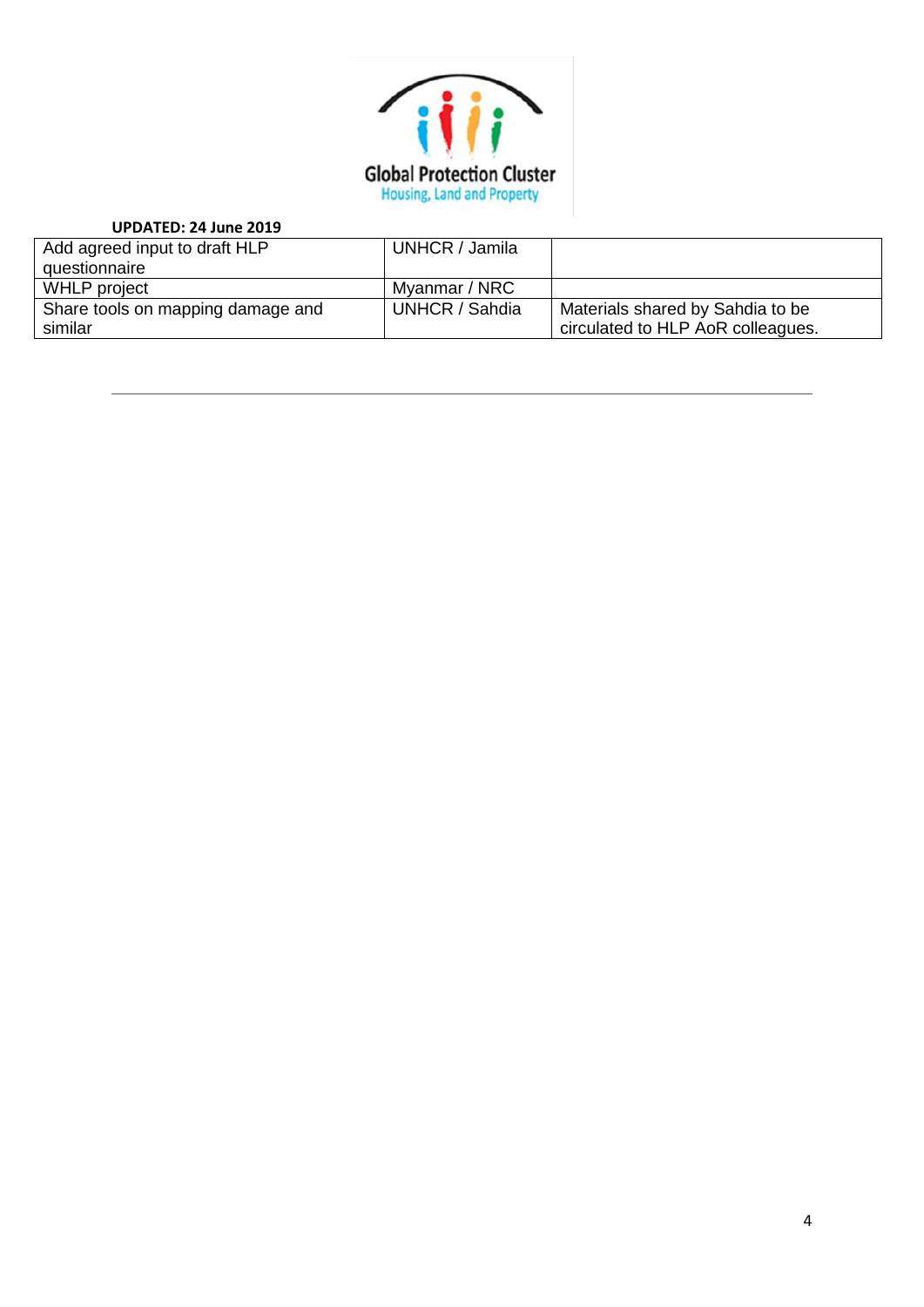

## **ANNEX 1 Brief notes from HLP AoR Retreat sessions**

### **COORDINATING HLP – identifying the planned change and figuring out how best to achieve it**

## **Key issues regarding coordination**

- Coordination mechanism should act as a service provider
- Exchange of practices, ideas, learning from each other findings/assessments/results
- Collaboration, focal points
- Conceptual clarity
- Promotion of common objectives
- What to do when prepare scenarios
- Assessments

#### **Coordination for supporting implementation of due diligence procedures for any housing/land intervention**

- Assess needs what are issues?
- Focal point
- Clarity regarding concept/reasons: ongoing/regular check-in
- Donor orientation/advocacy
- Leadership
- Include due diligence as reference TOR/JD/Proposal
- Workshops/exchange understanding challenges with all colleagues
- Helpdesk
- Risks if don't use due diligence process, what are the potential consequences. Can also use similar arguments and examples of real situations where due diligence was or was not used as part of programming.
- Include in project workplans, realistic timeframe
- Using scenarios/case studies
- Joint problem-solving approach
- Normalising conversation re challenges
- Indicators learning from evaluations
- Both inception/conceptualization process needs to be in place
- IOM cross- border shelter DD example find out what the specific need is and what the partners want to know
- Taking a service-oriented approach e.g. for support to shelter colleagues internally / provide support to shelter cluster
- Tailor format, scope and content to what is needed e.g. maps, decision-trees etc. instead of lengthy text
- Sharing of experiences and encourage documentation. e.g. practical fact sheets, practitioner reflection notes)
- Compiling and dissemination of relevant resources and key messages
- Engage in advocacy vis a vis wider humanitarian leadership
- Coordinating HLP programming on country-regional level.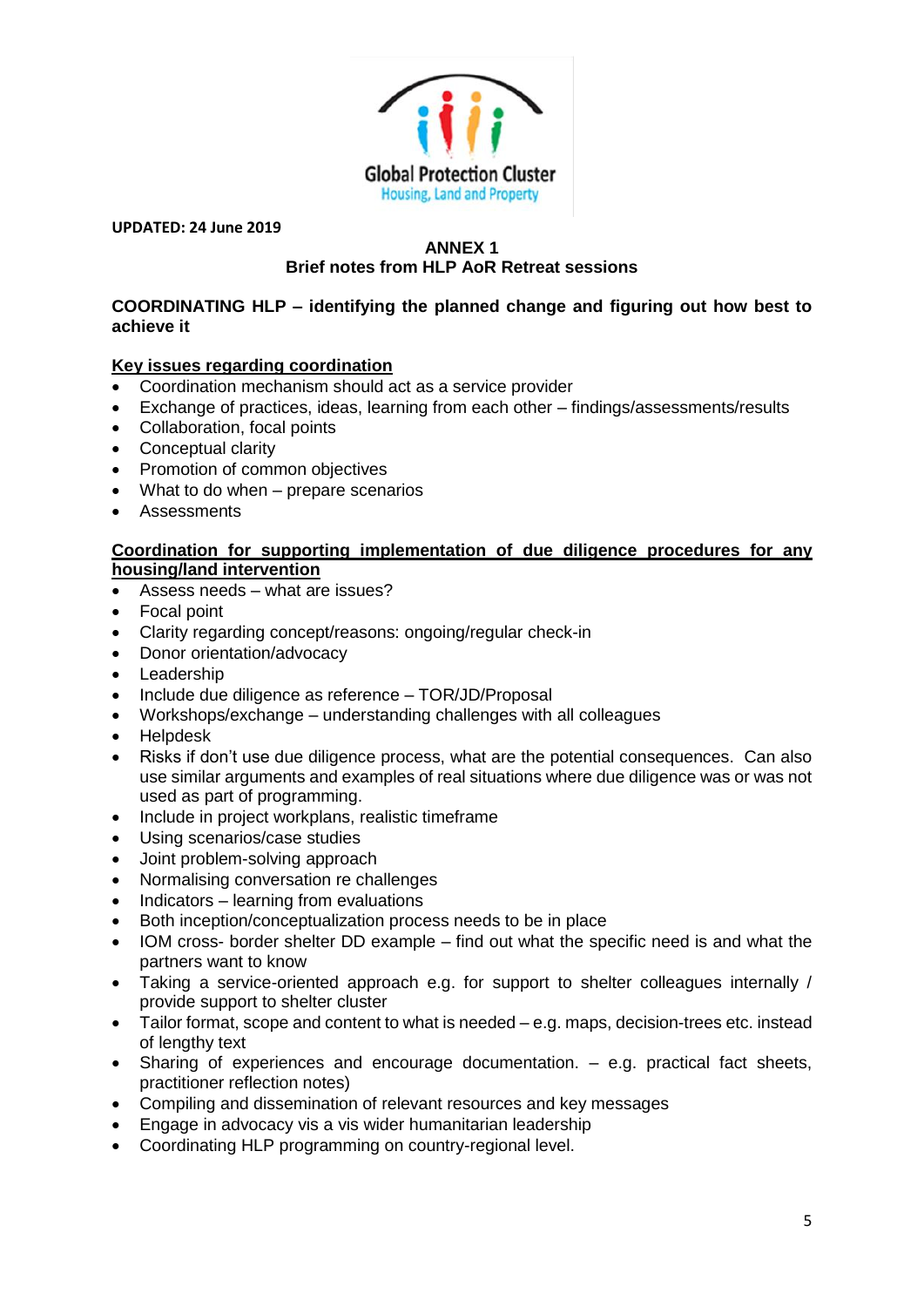

- Assessing due diligence needs together and joint problem -solving. Going beyond dissemination of documentation – e.g. legal assistance clinic and provision of tools and templates.
- Another advantage of talking to shelter colleagues about due diligence and creating a space is to normalize HLP challenges and to create a conversation around it.
- Develop due diligence indicators for understanding if / how its being done / guidance is being used over time – to evaluate and measure and understand how to intervene/support / course correct.
- Engage humanitarian leadership on due diligence issues and relevance for overall understanding of risks faced by people in crisis situations.
- Regular check in with colleagues / for intended use of guidance

# **WOMEN'S HLP/SECURITY OF TENURE**

## **Actions**

### **Country support**

- Establish community of practice to provide country support and exchange of experiences – volunteers are Anne, Dalia, Leeanne, Nicholas, Alison, Naomi, Jose, Ombretta, Kirstie
- Continue with series of HLP AoR webinars: First follow up will be Resource Equity to present their final conclusions from their Starting with Women project. Guest hosting + country hosting
- Help Desk WHLP including bringing in experts/ champions in other sectors GBV; Shelter; Livelihoods; MA etc. Kirstie + team
- Thematic series developed based on questions raised in Help Desk and by countries Myanmar: ensure gender equality in restitution; WHLP in livelihoods (for example).

# **Communications**

- Key messages on WHLP UN Habitat to finalise based on input below
- Briefing on women's land tenure security as a basis for economic empowerment (previous Workplan)

### **Assessments**

• Questions for assessing WHLP in assessments

### **Training and resource package**

- Collate examples of logframes results chains, outputs/outcomes, indicators etc for integrating women's security of tenure into projects
- Continue to seek tools and approaches from development actors e.g. Resource Equity and partner with grassroots women's organisations to understand how to co-design projects with women on their security of tenure and economic empowerment; and how to engage and work with customary authorities.
- Compile practical training modules on women's HLP including in Shelter / WASH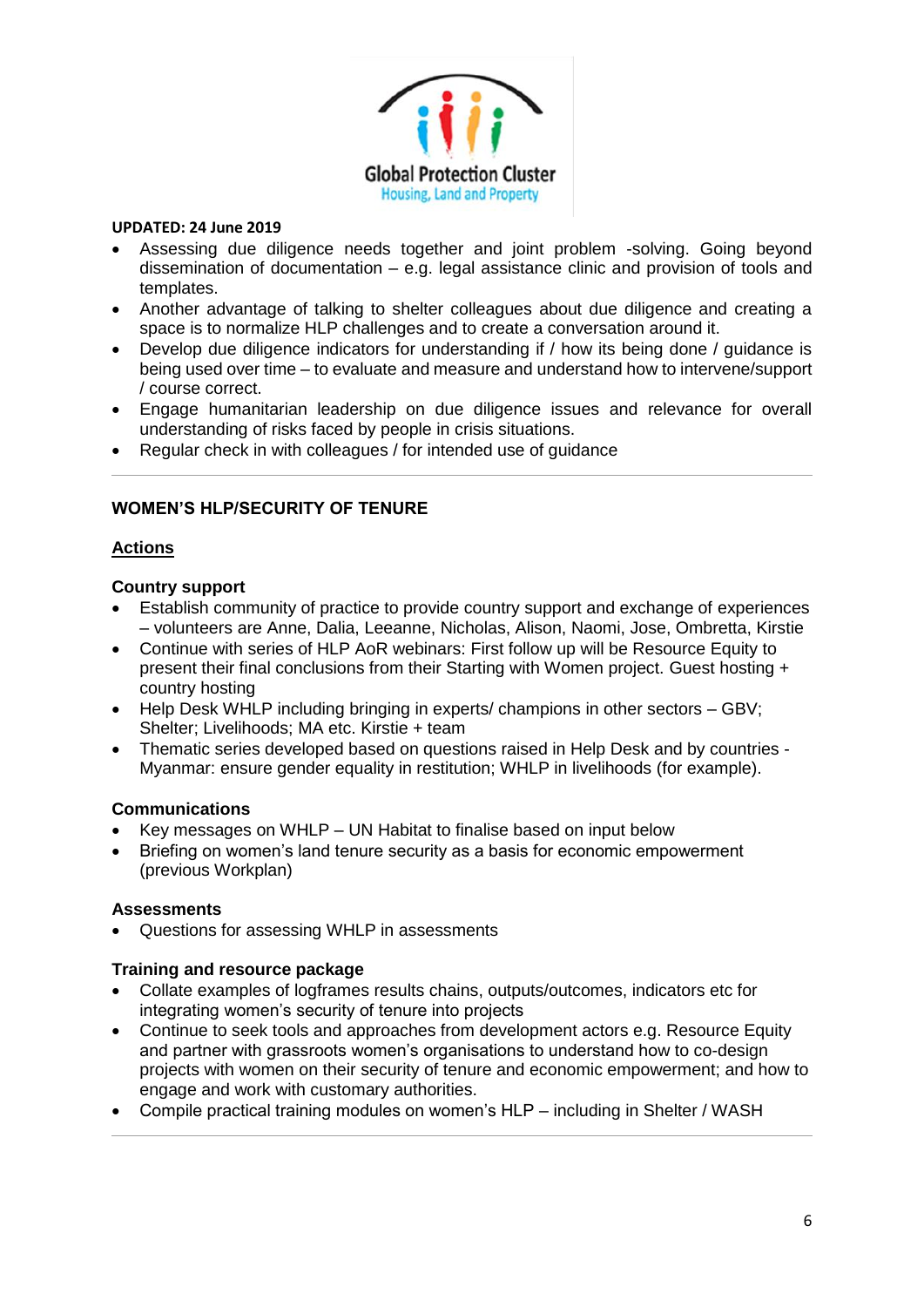

## **HLP IN ASSESSMENTS**

### **Overall**

- Make a way to integrate disaster questions / settings into initial draft template.
- Statement at the beginning on importance of HLP rights. one para or quick link.
- Extra bullet point in the purpose. The reason we are doing this is to see how people are living – etc.
- Case study typical story in your community at the end. Case studies for beneficiaries to give us a narrative on what happened. Disagreement – problem of anchoring. Link to case studies.
- Framing who to ask them to. Approach HoH is typically a man. Touch on this in the methodology. Making sure we also provide some guidance on this. Do we need to have that level of methodological detail. Women will have a different perspective. Make the point that bullet point trying to address that women within the household have a different perspective. Mention the issue on women.
- Prioritise type of questions important to immediately capture stories about critical issues but not everything needs to be asked at the first entry point / engagement.

#### **Feedback on emergency questions**

- In both sections perceptions of tenure security. Documentation doesn't cover the whole picture. Might have documentation but not be secure. Can be place of origin or where you are now. – good to have both perceptions and evidence. Does the evidence correlate with the perception.
- Indicator on tenure security in SDGs perception and documentation. Usually a challenge regarding documentation because very few people have it. Do you perceive that your land rights are secure. Might be a better way to understand it. Good to capture both. Less about whether you perceive whether you own it or not. Because people are basing this on their experience.
- Can we include questions that already include solutions for host community. Identifying barriers. Asking host community if you would be willing to host IDPs.
- Global compact refugees need to include host communities in understanding their tenure security. – leading to urbanization to include everyone.
- Access to agricultural land to other livelihoods premises. Important. Commercial properties in terms of restitution. People wanted to get their market stand back and other focus on commercial. Take it one step further – public infrastructure – market – that needs to be looked at potential to improve that. Also for return process. Access to grazing land for pastoralist – have a category on this.
- Place of origin destruction, damage to include mines, booby trap can indicate return security but also linked to sec tenure – use by military etc.
- Glossary. Tenure security. Refer to this. Key terms define in your context.
- Questions tensions with host communities might be between other groups of IDPs etc. separate bullet point.
- Everything there is relevant otherwise.
- Questions on social housing benefits. Ukraine.
- Do they have access to legal assistance- do they have financial ability? Financial support to access some of the services.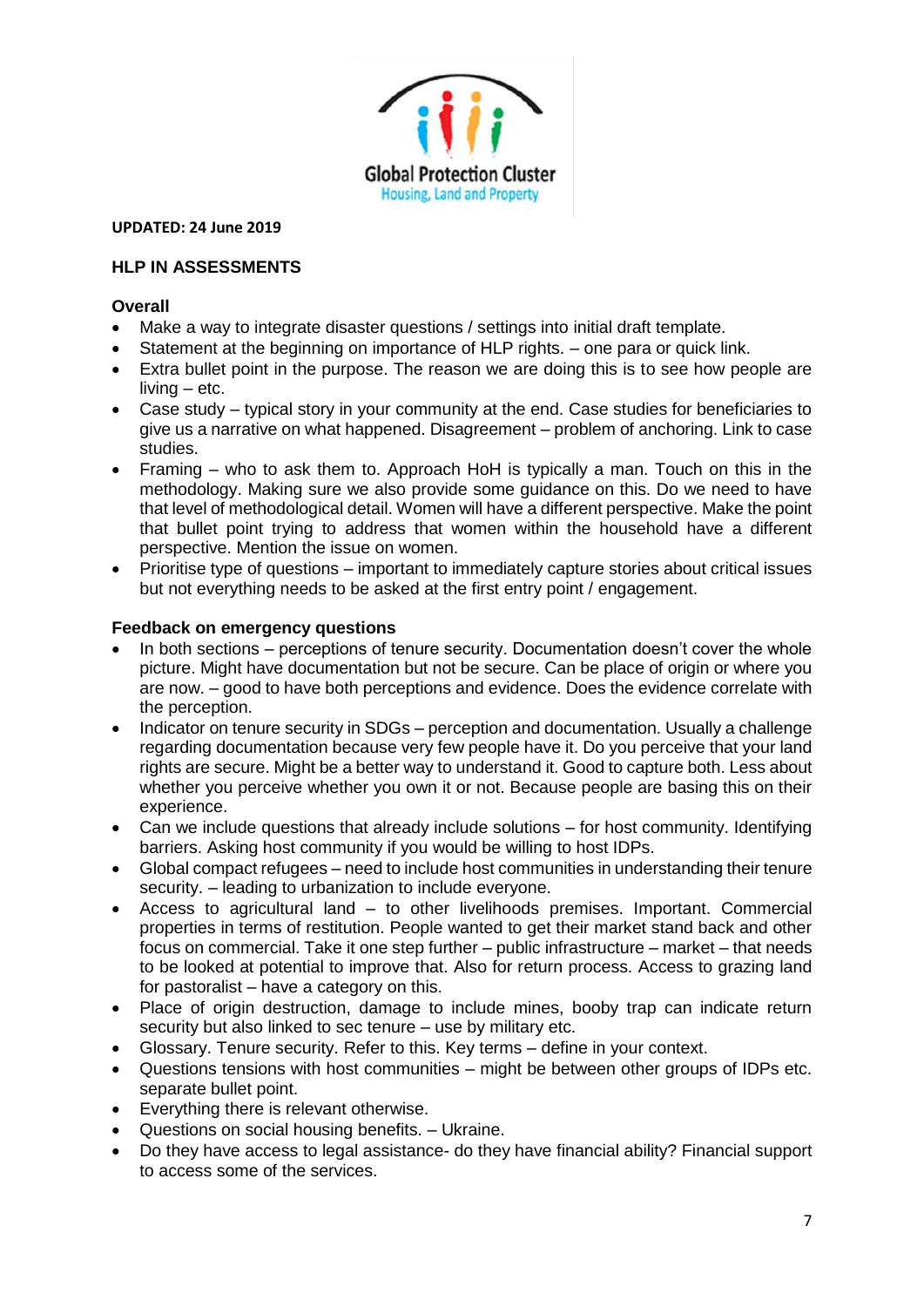

- Shelter and unfinished public building do you mean collective centres? Need to look at this separately – different issues.
- Only one question on damages. Wanted to assist with shelter or compensation. There are other issues related to this. Do they understand steps to compensation. Damage assessment. Ukraine.
- Flag to connect with shelter colleagues.
- Collective centres to have an understanding of how long to ask the manager / administrator.
- Questions focusing on breaking down between different groups vulnerability. Minorities, those affiliated with the other side. Women might not always be in the groups for return.
- Who is mandated to resolve disputes over HLP who is there and who is available. Who would you like to resolve disputes.
- Comment on secondary occupation if run into secondary occupants and how to help them.
- Grazing land not just land to return for shelter, but land for livelihoods and people / women not able to return because of denial of access to this not so much housing.
- Was there permission from the authorities for you to occupy the house. Military. Criminal elements. Make consistent with the return one.

# **THINKTANK TOPICS**

### **HLP training modules (see action points above)**

- 1. Audience:
	- o Humanitarian fieldworkers
	- o Other actors/stakeholders
- 2. Existing resources
	- o NRC HLP
	- o NRC/GSC SecTen training
	- o USAID
	- o IFRC regulatory frameworks
	- o Sphere
	- $\circ$  Durable Solutions training (DRC)
	- $\circ$  USIP
	- o NRC Eviction Toolkit
	- o UNHCR Emergency Handbook

#### **Compensation for damages to HLP**

- Differentiate from compensation in lieu of restitution, where there are competing claims.
- Examples includes in Ukraine, Iraq
- Potential links/effects of humanitarian assistance on compensation claim
- Action point: Webinar initial exploration of concept and country experiences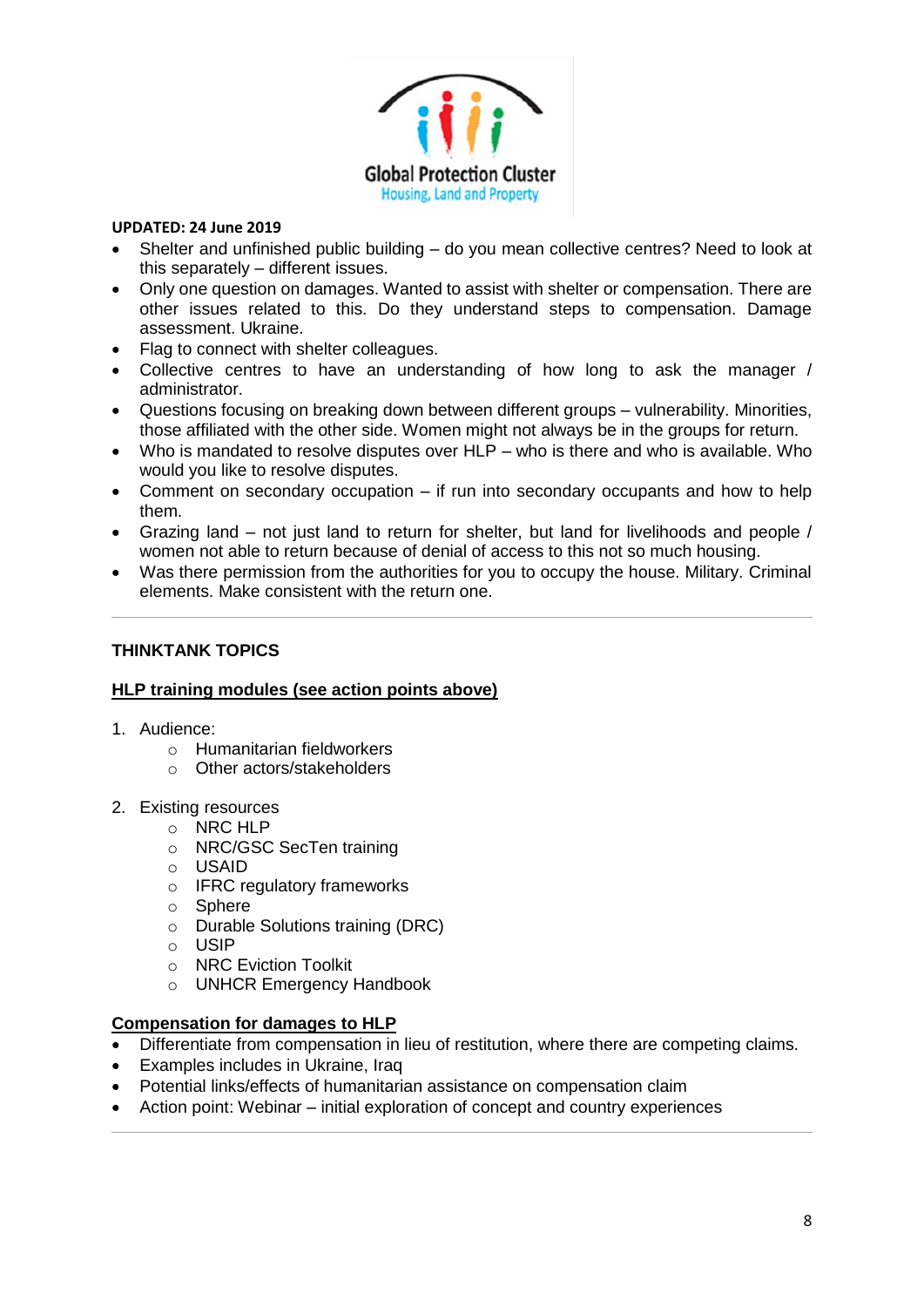

# **SOCIAL DOMAIN TENURE MODEL**

# **Reflections on STDM being adapted for humanitarian use**

- It is possible with a 1-2 year funding cycle
- It can be used just for mapping but question always is there are many mapping tools / software available: Catalogue of tools for mapping.
- Data protection / safeguarding how the data will be used
- Potential use for disaster preparedness mapping of tenure systems, vulnerability for shelter response – Leeanne
- Set out the conditions for replication of the STDM what can be done; where are the risks too high
- Explain examples / case studies of where its been done that is applicable for humanitarian settings
- Identify grassroots organisations who are using this e.g. Nepal earthquake and set out what they did.
- Blockchain for the use of individual storage of claims- progress by WFP for blockchain. Replicated for HLP records.
- STDM sustainability? Where is the home. Long term.
- Continuum of land rights and influence of technology
- Issue of access to land documents
- Women's access to land, how it happens
- Land registration challenges in post conflict: institutionalisation of land rights violations /engineering the demography /further discrimination/ UN becoming complacent
- Document land rights in areas of origin and current location
- How to deal with competing claims / records in the system
- "self-started" unofficial cadastres Legitimacy? Ethnic engineering?
- How to overlay information on existing land registry system
- Data management and institutionalisation framework around IT rights of access, use
- Registering claims: does this legitimise illegitimate claims?
- Safeguarding documents implications
- Use of STDM in early warning and land conflicts
- Use of STDM in post-disaster